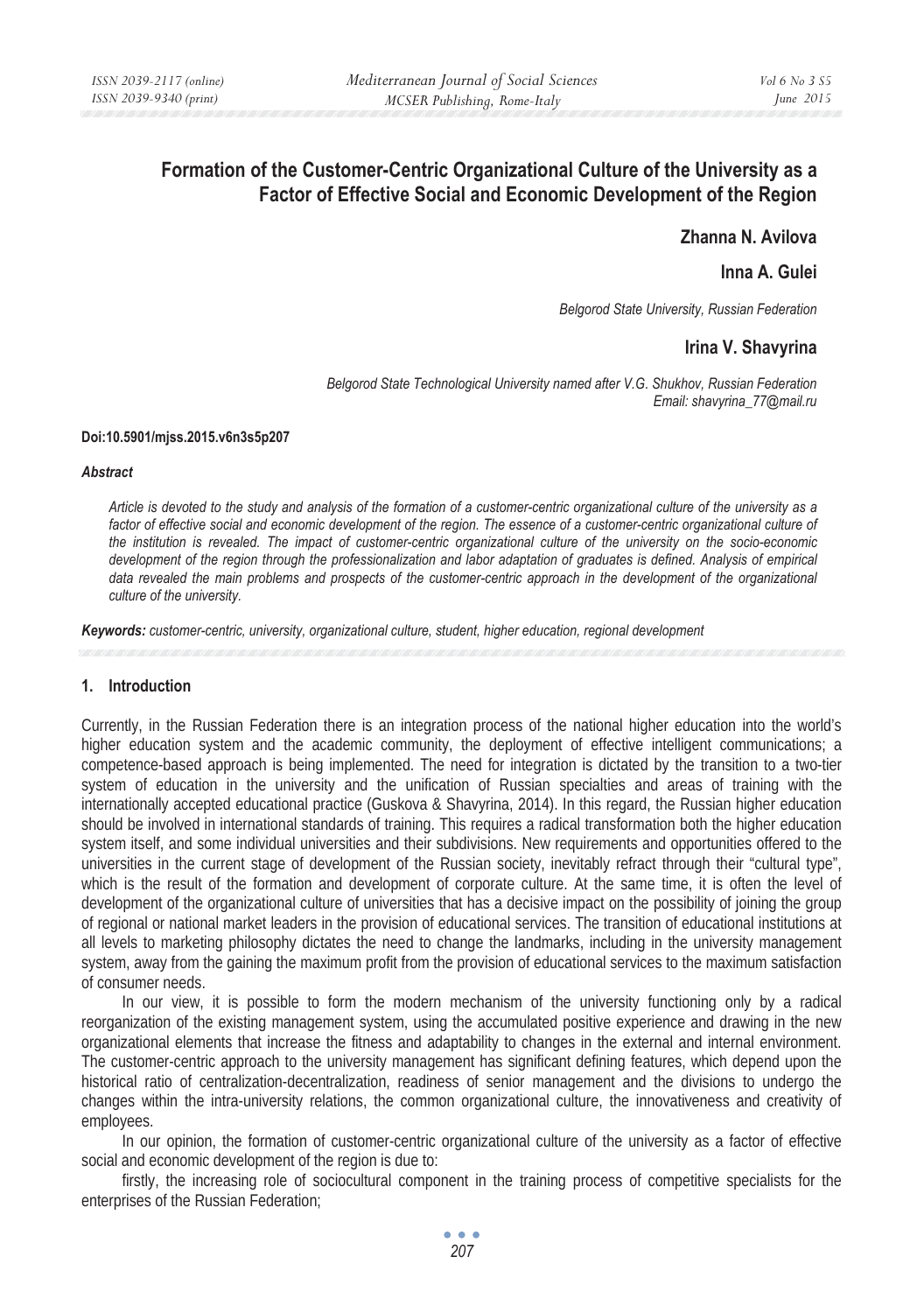| ISSN 2039-2117 (online) | Mediterranean Journal of Social Sciences | Vol 6 No 3 S5 |
|-------------------------|------------------------------------------|---------------|
| ISSN 2039-9340 (print)  | MCSER Publishing, Rome-Italy             | June $2015$   |

secondly, the strengthening of integration processes between institutions of education and industry sectors that requires the development of new algorithms for mutually beneficial cooperation;

thirdly, the need to improve customer focus of educational institutions through the use of new organizational and technological mechanisms of formation and development of organizational culture, providing a reasonable balance between the interests of all participants in the educational process.

This study aims to examine the level of formation and development of customer-centric organizational culture of higher education institutions as a factor of effective social and economic development of the region. Research highlights the degree of involvement of clients in the organizational culture of the university, the level of satisfaction of internal and external customers with the university organizational culture and the effectiveness of the impact of organizational culture of the university on the internal and external customers.

#### **2. Literature Review**

The ambiguity of the phenomenon of organizational culture determined the existence of multiple scientific approaches to its understanding. Among the foreign researchers who carried out the first attempt at understanding the methodological foundations of the phenomenon of organizational culture is Sorensen (2009), who considered the organizational culture as "corporate religion" that includes the organization's faith in itself and in its desires. Cameron and Quinn (1999) suggested a comprehensive typology of organizational culture, including two sets of criteria: the main performance indicators of the company and focus areas of activity. According to the theory of Harris and Moran (1991), the content of organizational culture is defined not by a simple sum of the expectations and the real situation for each characteristic, by how they are related and how they shape the profiles of certain cultures. Robbins (1987) defines organizational culture from the perspective of characteristics such as personal initiative, risk, consistency and the line of actions, management support, control, identity, reward system, conflicts and interaction models. From the standpoint of Shane (1985), the organization's culture is a pattern (i.e. scheme or a model) of basic collective conceptions being acquired by a group in the course of resolving the problems of adaptation to changes to the external environment and internal integration. According to Hofstede (1980), organizational culture is determined, above all, by the values , which are common to most employees.

Problems of the organizational culture management at the present stage of development of society have been covered in the works of Aksenovskaya (2005), according to whom, the organizational culture is a complex sociopsychological order of organizational and managerial interactions which is constituted and regulated by the systems of ethical meanings of the interaction participants. Studies held by Groshev and Yuryev (2010), the concept of organizational culture in relation to the local industrial organization is being based on the regulated norms and rules of conduct. According to Shapovalova (2009), organizational culture is a social phenomenon of the organization, which includes elements of organizational ideology, characteristics of subject and object of management, being merged into the subsystem of personnel, ideological and organizational management subsystem.

Various aspects of the formation and development of the organizational culture of educational institutions of higher education are set out in the writings of Antopolskaya (2005). From the standpoint of the author, working on the development of each of the entities, organizational culture creates conditions for their activity as a unique "I" (i.e. myself), united in a single space and manifested in the sense of "we", giving rise to the phenomenon of affiliation. Affiliation comes with mutual acceptance, mutual trust, mutual respect, in empathy for the success of the common cause.

Anderson and Kerr (2001) consider the problem of customer-centric management as a factor of improving the competitiveness of modern organizations. Consideration of the specific characteristics of the common component of the socio-cultural institutions of higher education took place with the reference to the ideas of Peppers and Rogers (2011) tha highlighted the bottlenecks of the modern university relationships with internal and external customers. According to Chubatiuk (2011), customer-centric approach implies an active implementation of the marketing philosophy, the marketing concepts and tools into the management system. Reseach of Zigalenko (2008) reflects the organizational culture of the university as the evolving organism, the foundation of which is the historical values of the organization, in turn, being the basis for developing a concrete impact on external factors.

Successful adaptation of university graduates is largely dependent on the state of development of the corporate culture of those organizational structures, which they enter after graduation. Borisov (2000) and Groshev (2007) conducted an analysis of various aspects of the formation and development of the corporate culture of modern organizations, including, as a factor in the successful adaptation of graduates to the professional activity. From the viewpoint of Solomanidinova (2007), the organizational culture as a complex and multifunctional system that determines the priority and importance of the individual functions as a variable rate depending on the type of organizational culture,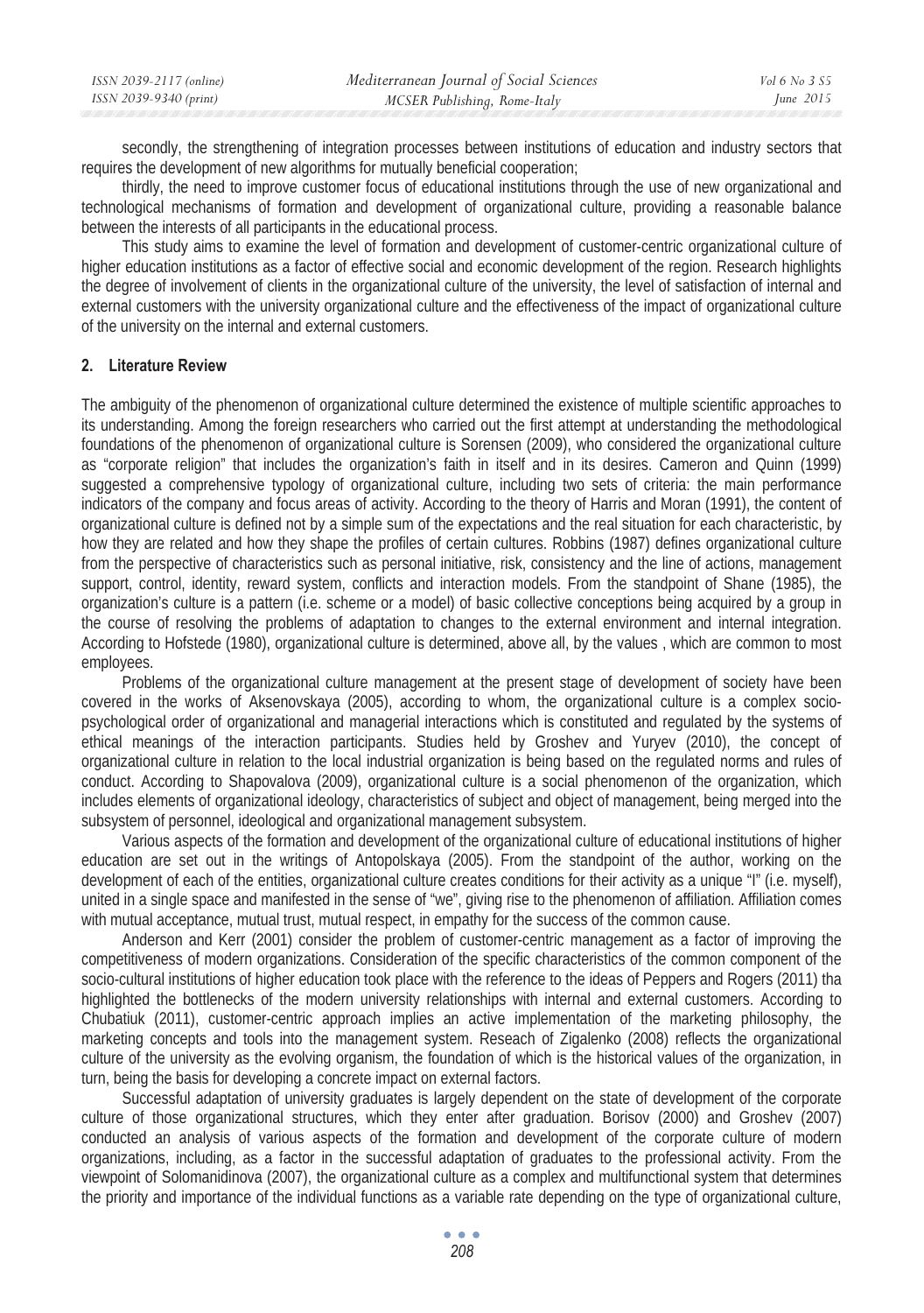| ISSN 2039-2117 (online) | Mediterranean Journal of Social Sciences | Vol 6 No. 3 S5 |
|-------------------------|------------------------------------------|----------------|
| ISSN 2039-9340 (print)  | MCSER Publishing, Rome-Italy             | June $2015$    |

its objectives, stage of development, the influence of the parameters of the external environment. But, at the same time, according to the author of this theory, the total set of functions of organizational culture remains unchanged and includes cognitive, value-forming, communication, legal and regulatory, motivating, innovative, and stabilization function (Solomanidinova, 2007).

Analysis of Russian and foreign sources on the research problem leads to the conclusion that at the present time the humanities has accumulated significant theoretical and empirical data on the impact of organizational culture on the effectiveness of specialist training by the institutions of higher education. However, we can conclude on the existence of a significant deficiency of research aimed at developing technologies and mechanisms to improve customer-centric organizational culture of modern educational institutions.

## **3. Research Methodology**

#### *3.1 Research participants*

To meet the challenges of the study, authors have surveyed 1500 students of higher educational institutions in the three regions of the Central Federal District of the Russian Federation: the Belgorod, Kursk and Voronezh regions. Thus, the study involved 735 students enrolled in the Belgorod region, 315 students in the Kursk region, and 450 students in the Voronezh region. The quoting parameter was a professional focus of the university and its status. Two focus areas of the university were allocated: the humanities and technology, and two status positions of universities: the state, and commercial.

## *3.2 Research instrument*

Questionnaire method was the used for the primary data collection (i.e. the sociological information). The questionnaire is a tool of sociological research, which is a system of questions aimed at identifying qualitative and quantitative characteristics of the object of study.

The empirical base of the study are the research results conducted by the authors in February-April 2014 in the framework of "Analysis of the formation and development of customer-centric organizational culture in higher education" project. The study involved the use of a system of concepts built on the principle of "objectives tree". At the same time, the basic concept is "the formation of a customer-centric organizational culture of the university".

A system of empirical indicators to be measured was proposed on the basis of the "objectives tree". Thus, the indicators used in the study are: the degree of involvement of clients in the organizational culture of the institution, level of satisfaction of the internal and external clients with the organizational culture of the university, the effectiveness of the impact of organizational culture on internal and external customers of the university.

The specialized software "DA-system" (version 5.0) was used for processing the results of sociological research. The main mode of data processing is to obtain and visually analyze the allocation tables. This mode is necessary for an overall assessment of the situation and formulate a more complex analysis tasks. The Designer of allocation table is being used at this stage. Auxiliary program modes, which were used in the processing and analysis of the data, were "one-dimensional output tables" and "Conclusion of two-dimensional tables". When analyzing the data the methods of structural, comparative, factor analysis, grouping and typology of social variables have been used.

## **4. Findings and discussion**

The increase in competition between universities, leads to an understanding of the importance of customer loyalty of the educational process, having an unprecedented right to choose the institution in which they want to gain knowledge and professional experience, obtain diploma, feel the prestige, etc. As a guide to the classification of clients of higher education, we used the concept of sociological monitoring of an intra-university environment developed by a group of authors (Babintseva et al., 2012).

According to this concept, the *internal customers* are the consumers of services provided by the institution of higher education, including:

- 1. University students studying in various faculties, courses and educational programs of the university, and, representing the bulk of domestic consumers of the university services. They are classified as "direct customers", being the direct users of the results of the university's activity in all respect.
- 2. University professors this group of clients includes faculty members of the universities represented in the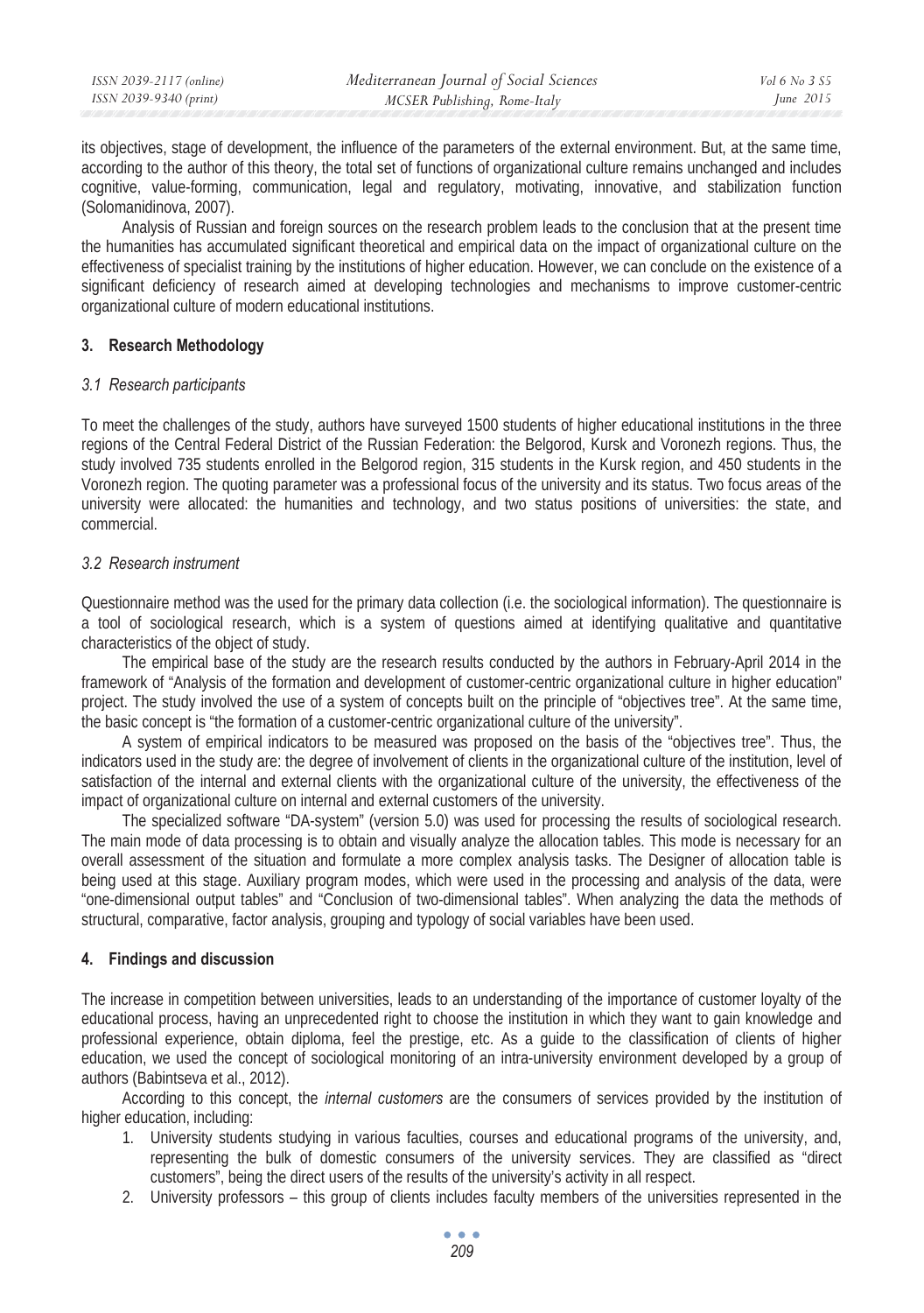staffing table on the basis of an employment contract and (or) agreement.

- 3. University administration people engaged in university management. This group of customers includes the rector and vice-rector of the university, chiefs and heads of departments of the university, as well as deans and directors of institutes, research and education centers, laboratories, engineering offices and other departments of the university.
- 4. Staff and employees of the university are a group of users, consisting of researchers, workers of the abovementioned divisions and departments, as well as support and maintenance staff of all departments of the university.

The external customers of higher education institutions are:

- 1. Applicants part of the population that has actual or potential opportunity to use the services of the university on the acquisition of higher education.
- 2. Parents a group of persons responsible for the selection of higher education institution by the students and applicants who are interested in their cooperation with the university, and are on the one hand the indirect users of the university activities, on the other hand, most of all, direct customers, paying for the services received, controlling and observing the quality of the result .
- 3. Employers a group of persons benefiting from the activities of the university in the form of trained professionals in areas of university training.

Specificity of a customer-centric approach in the context of studying the university activities, in our opinion, is to consider the role of the student as the main component of the educational process. At the beginning of social contact with the university student directly (as an applicant) or indirectly (via parents and other subjects of public relations) is being an external client, who assess the competitiveness of the higher education institution in the education market. Subsequently, a student of the university becomes a member of the university policy implementation, including the process of formation of organizational culture, participating and manifesting himself or herself in various activities of the university (e.g. R&D, community service, student council, cultural work, and educational process). However, at the same time, the student is a consumer of university services.

At the stage of professional self-determination and the completion of a business contract with the higher education institution (4th year of studies), the student acts as the *product* or *result* of operations of the university, carrying the features of its organizational culture. Formed under the influence of various factors (e.g. the university environment, the impact of teachers, practical experience, and professional orientation) individual person is the "face" of the university and the holder of the organizational culture of the university.

Subsequently, we may consider the student as a potential employee of an organization that implements the opportunities being shaped by the organizational culture of the university in a particular organization. The evaluation of the quality of the formation is being made by the employer, evaluating the level of student's knowledge obtained and the value of the elements of organizational culture being introduced by the student to the organization as a whole (see Figure 1).



**Figure 1.** Role model of the object of the educational process **Source:** based on (Guley, 2012)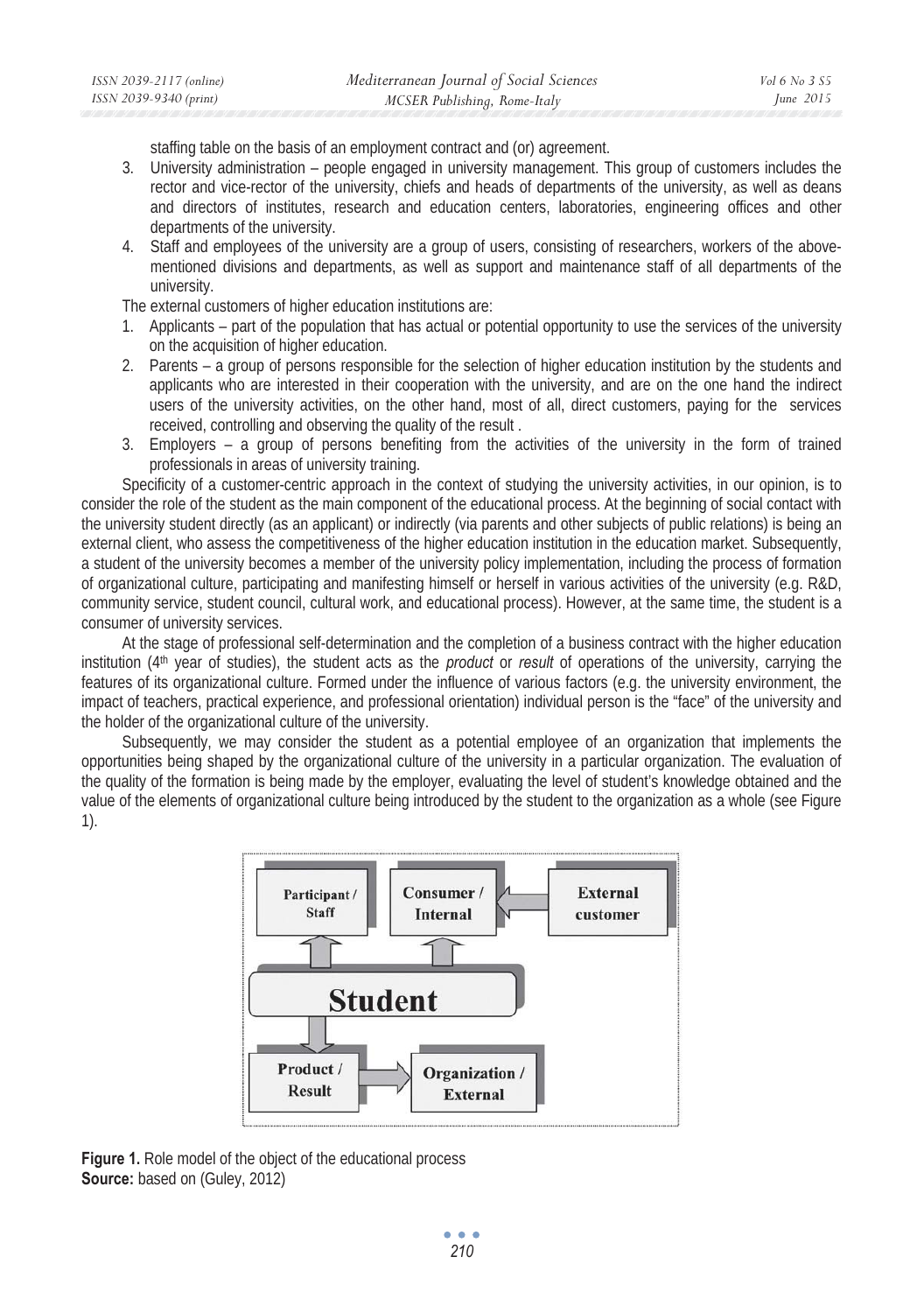In general, the satisfaction of internal and external consumers can be regarded as an intermediate result of social interaction between the consumer and educational institution, obtained at the time of the measurements. This approach allows us to evaluate the performance of both the university and the processes in educational institutions, affecting the evaluation of different types of relationships.

Consideration of customer-centricity in the context of the organizational culture of the higher education institution, involves the use of a strategic approach to the development of the university, providing increase its competitiveness and profitability growth. This implies mobilizing all its resources to the identification, engagement, acquisition and retention of the most profitable customer, by improving the quality of services and customer satisfaction. This approach involves a systematic approach to the formation of the organizational culture of the university on the basis of customer-centricity.

An important condition for the formation of customer-centric culture as a method for the efficient development of the university, in our view, is to comply with the following principles:

First. Customer identification – a system of knowledge about customers and understanding their value. The more information the organization has about its customers, the better. For an organization to assess clients (including their potential contribution to its development) with a considerable degree of probability, it should develop an idea of them, based on the marketing data, events and history of the relationship. This is achieved with the use of databases and allocation of a simple observation on the part of teachers and administrators. At this stage, an important criterion is the well-planned technology for collecting and storing information.

Second. Ensuring customer commitment to the organization by forming the corresponding samples of the organizational culture. The main goal of customer-centric approach is to create groups of loyal customers (i.e. supporters), preservation of loyalty is the most important customers of the university. Loyal customer is the consumer who is in a situation of choice consciously prefers a specific brand and is willing to pay a premium price for it. These buyers are not sensitive to such actions of competitors, as changes in the cost of training, diversity of the training programs, social security, etc. Thus, it is the most predictable group of clients that might bring and does bring the maximum benefits for the institution. Objective indicators (e.g. students' performance, interests and results of scientific research and creative activity) can track customer loyalty. At this stage, it is advisable to use qualitative data collection methods – focus groups.

Third. Differentiation of customers – assignment of customers into groups based on criteria being selected by the university management. Development and supply of different programs for each group of customers (e.g. participation in R&D, sports and social activities, etc.), corresponding to the conditions of competition and the development strategy of the university. The best students should receive various bonuses (e.g. scholarships, grants, internships, etc.). In turn, customers that do not bring the efficiency, should be put out from the system. Thus, there remains a balance of customer needs and interests of the organization (i.e. the university). This work requires a systematic, intentional and organized activity of responsible persons.

Fourth. Personalization – the more personalized service offer provided to the client, the higher is its competitiveness on the market. At the same time the personification should not be taken literally. Each university acts in this respect in accordance with its capabilities. This is achieved by maintenance of databases that are already being actively implemented in universities.

Working with customers, in our opinion, should be carried out not only during their training in the higher education institution, but also at the stage of selecting the educational institution by the applicant and employment in the labor market. Efficiency of the work with applicants, potential consumers of educational services, students and graduates depends on how actively and systematically all the resources of the university and its structural units are being involved. At every stage of the customer relationships the range of services is expanding, the mutual relationships tightens and deepens, increases the importance of a client for organization and the quality of educational programs offered.

The main condition for the formation of customer-centric organizational culture of the university is to introduce the customer-centric philosophy in all divisions of the university (Rogers, 1996). This fact is explained by a systematic and planned work of all structural units of the educational institution (university administration, deans, department, human resources department, the economic department and others). The considered role model of the object of the educational process forms a three-tier customer-centric model of organizational culture of the university (see Figure 2).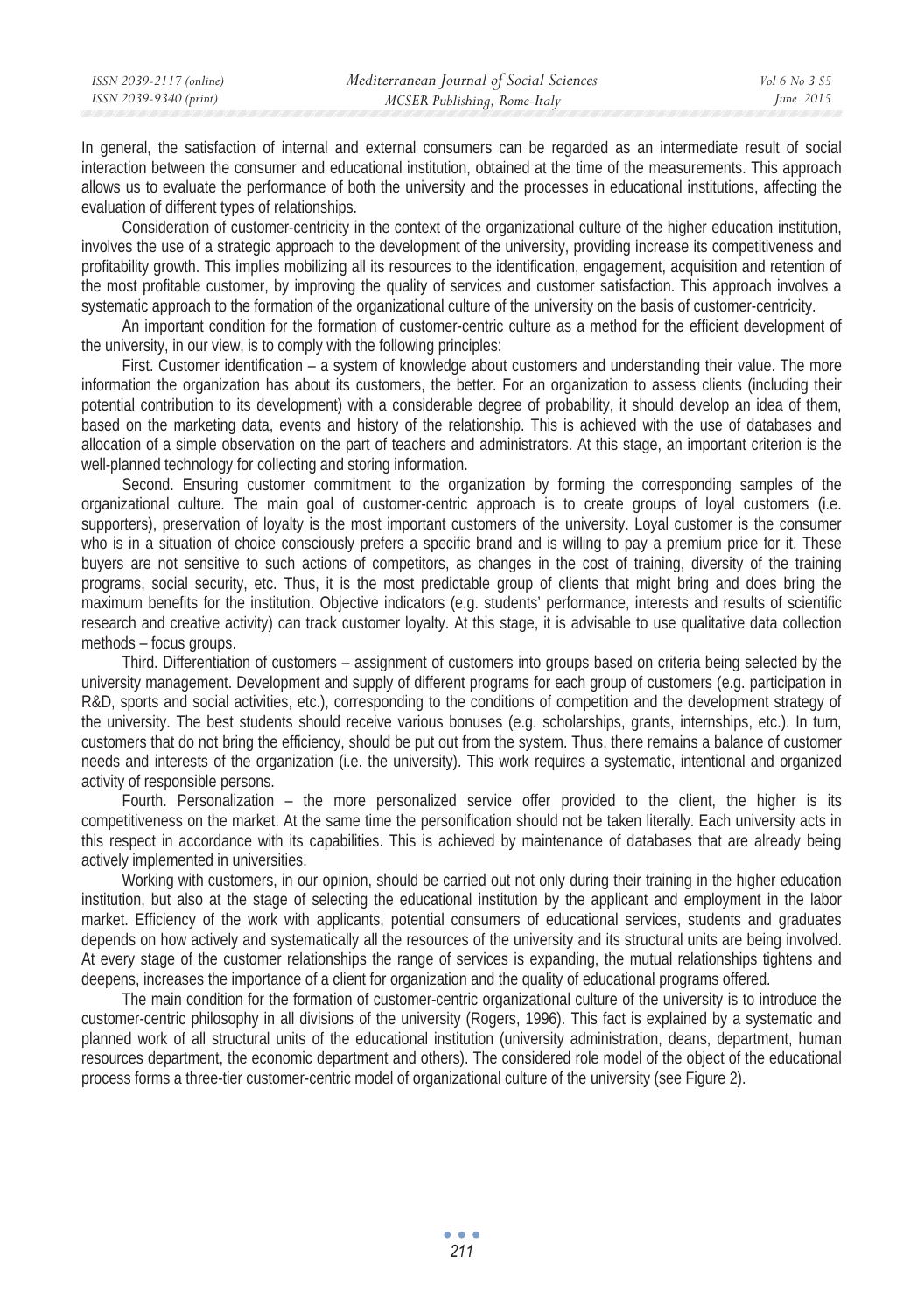

**Figure 2.** Three-tier customer-centric model of organizational culture of the university

The model reflects the relationships between objects internal and external environment of the higher education institution, their role in the process of selecting targets of the customer-centric technologies and customer-centric organizational culture of the university, showing the current level of technology and results.

Considering this model in the context of forming a customer-centric organizational culture, it is possible to make an assumption about the appropriate levels of customer-centricity to the levels of organizational culture (Schein, 1985), but we think the best is to relate the allocated levels to hierarchical positions of the ideological foundations of organizational culture: mission, values, norms and traditions.

The proposed model is the basis of forming a customer-centric organizational culture in terms of increased competition in the market of educational services, and thus the foundation for the creation of new diagnostic technologies, the formation and development of organizational culture in higher education institution. Thus, customer-centric organizational culture becomes an effective factor in the existence and development of the university, provides a potential stability and prosperity of the scientific community as a whole.

Based on the proposed customer-centric model of the organizational culture of higher education institution, authors have developed a diagnostic model of customer-centric organizational culture of the higher education institution. The model includes the role of objects of customer-centric technologies, levels of customer-centric organizational culture of the university, their reflection in the ideology elements of the organizational culture and performance indicators of customer-centric organizational culture, with the establishment of their relationship with the objects of diagnosis.

The main indicators of the customer-centric organizational culture of the higher education institution, in our opinion, are:

- 1. The degree of customer involvement in the organizational culture of the institution.
- 2. The degree of satisfaction of the internal and external customers with the organizational culture of the institution.
- 3. The effectiveness of the impact of institution's organizational culture on internal and external customers.

In order to verify the assumptions about the role of the student as part of the core of the educational system, and the students' perception of organizational culture as a customer-centric technology, we conducted a questionnaire survey among students of the universities located in the regions of Bedgorod, Kursk and Voronezh. A total number of 1500 student took part in the survey.

The first research question was directed to the perceptions and understanding of an organizational culture by the university students (Table 1).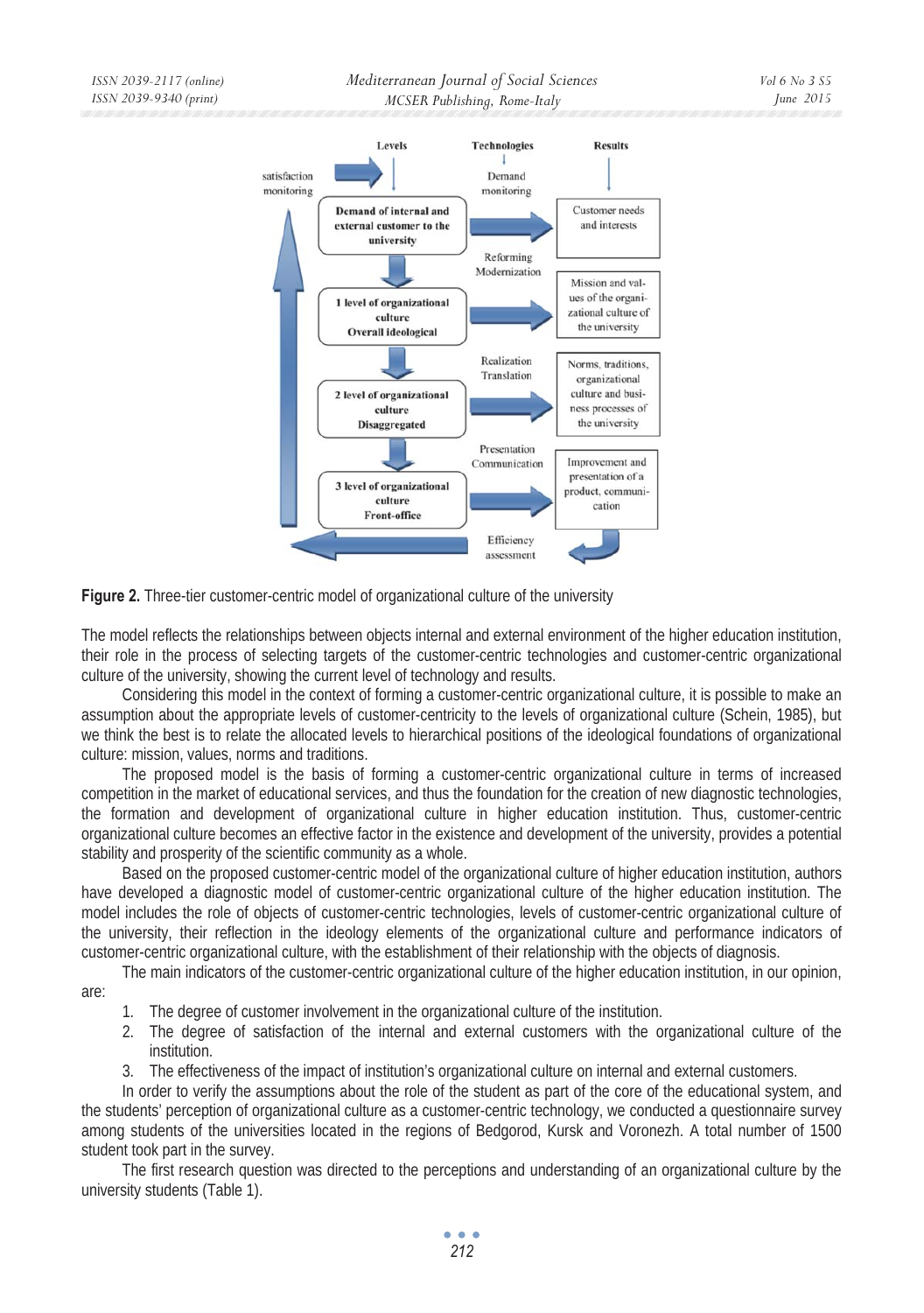**Table 1.** Students' understanding of organizational culture

| What do you understand by organizational culture of the university? | %     |
|---------------------------------------------------------------------|-------|
| values and traditions of the university                             | 24.88 |
| norms and rules of conduct                                          | 20.56 |
| image and prestige of the university                                | 6.30  |
| all the above mentioned                                             | 48.09 |
| no answer                                                           | 0.17  |

As shown in the Table 1, most respondents (48.09%) define organizational culture as the values and traditions, rules and regulations, as well as the image of the university. Putting all components together (cultural, regulatory and demonstrative) enables to suggest the systemic perception of organizational culture by the students. However, at the same time, there is a fairly large group of respondents being orientated in the perception of organizational culture, either on cultural (24.88%) or regulatory (20.56%) components.

Most students define the orientation of the organizational culture of their university as external – "being focused on the main objectives and priorities for the development of the university" (46.60%) (see Table 2). However, quite a large number of respondents indicated the importance of external, demonstrative areas of organizational culture – "focus on the image and prestige of the university" (34.14%). In this case, as shown by the correlation analysis, the first orientation is most typical for technical universities, and the second – for the classic.

**Table 2.** Focus of the organizational culture of the university

| What is the focus of the organizational culture of your university? |       |
|---------------------------------------------------------------------|-------|
| on the prestige of the university                                   | 38.14 |
| on the main goals and development priorities of the university      | 46.60 |
| on lecturers                                                        | 4.31  |
| on students                                                         | 16.25 |
| other                                                               | 8.79  |

One of the main objectives set out in the framework of the study was the diagnosis of influence of the organizational culture on students' future career, their subsequent professionalization and labor adaptation (Table 3). According to the survey results, most of the students recognized the uniqueness of the influence of the organizational culture of the university in their professional future (67.66%). However, 25.37% of the students indicated the absence of such an effect. Correlation analysis showed a connection between the answers to the question of the development of the organizational culture and the recognition of the impact of students. Most of the negative response to this question indicated earlier stagnation or crisis of organizational culture at the respective university.

**Table 3.** Influence of organizational culture on the professional activity of students

| What do you think, does the organizational culture of the university influence your future career? | %     |
|----------------------------------------------------------------------------------------------------|-------|
| yes of course                                                                                      | 31.67 |
| more likely than not                                                                               | 35.99 |
| more likely no than yes                                                                            | 15.92 |
| no                                                                                                 | 10.45 |
| hard to tell                                                                                       | 5.80  |
| no answer                                                                                          | በ 17  |

Students, who stressed the value of organizational culture in their future professional activity, were asked to specify influence (see Table 4). Most students indicate that the organizational culture will contribute to the development of their personal qualities, communication skills, self-discipline and responsibility in the future (46.27%), thus stressing the corresponding values in the parent culture of the university.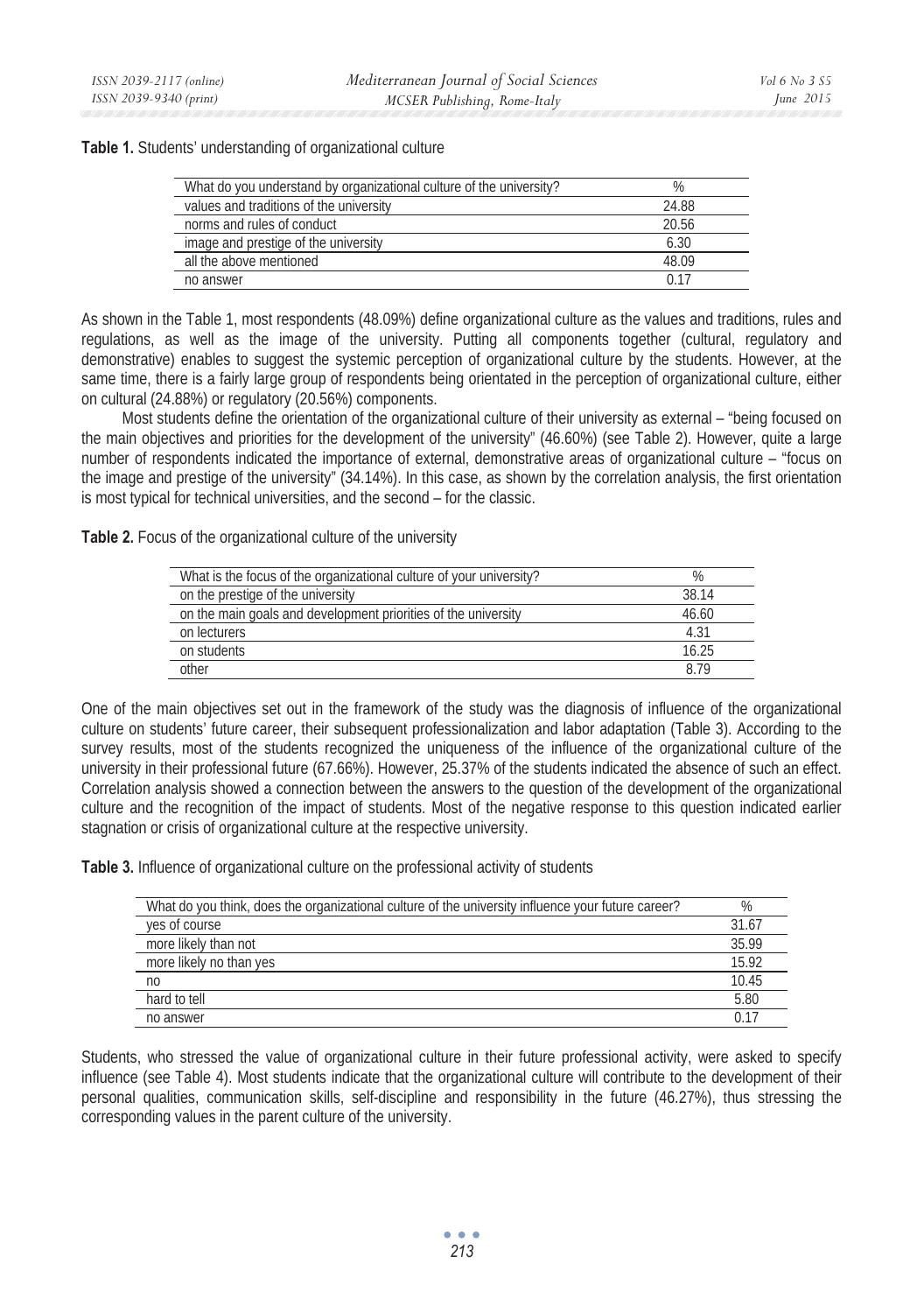**Table 4.** Direction of the influence of organizational culture on the professional activity of students

| If you think that the organizational culture will have an impact on your professional activity, in what way? |       |
|--------------------------------------------------------------------------------------------------------------|-------|
| I do not think so                                                                                            | 16.92 |
| cohesion of the team                                                                                         | 1.99  |
| development of personal qualities, communication skills, discipline and responsibility                       | 46.27 |
| implementation of experience in the organization                                                             | 9.78  |
| no answer                                                                                                    | 25.04 |

Students perceive the implementation of customer-centric organizational culture of the higher education institution as addressing the interests and needs of its customers (43.93%), the implementation of training programs on customercentricity and students (31.78%) and the regulations of the university reflecting its customer-centricity (17.76%).

**Table 5.** Main directions of the implementation of customer-centric approach in university

| What has been the customer-centric organizational culture of your institution?                                                  | %     |
|---------------------------------------------------------------------------------------------------------------------------------|-------|
| designed to meet the interests of the client (the student)                                                                      | 43.93 |
| training and development programs aimed at changing the attitudes from focused on myself or process to be focused on the client | 31.78 |
| management and development processes of the university are regulated to be customer focused                                     | 17.76 |
| selection of personnel considers motivational typology of of an individual and his ability to work with the client              | 5.61  |
| no answer                                                                                                                       | 0.93  |
|                                                                                                                                 |       |

However, at the same time, most of the students determine the organizational culture of the university as customercentric to a certain extent (48.60%), only 26.17% replied in the affirmative, and 21.50% did not answer this question (see Table 6).

**Table 6.** Evaluation of the customer-centric organizational culture

| Can you refer to the organizational culture of your higher educational institution as customer-centric? | $\%$  |
|---------------------------------------------------------------------------------------------------------|-------|
| ves of course                                                                                           |       |
| to some extend                                                                                          | 48.60 |
| hard to tell                                                                                            | 21.50 |
| no                                                                                                      |       |

This may well indicate the existing problem areas in the system of higher education – vocational training, on the one hand, and the fuzzy settings to prepare competitive specialists, on the other. Awareness of the relevance and importance of the practical orientation of the educational process, on the one hand, and the lack of a clear customer-centric mechanism on the other.

# **5. Concluding Remarks**

The authors classify the university customers as internal and external. Internal customers are the university students, university professors, university administration and staff (i.e. employees) of the university. External customers of the higher education institutions are the applicants, parents and employers.

As part of establishing a customer-centric organizational culture of the higher education institution as a factor of effective social and economic development of the region, the authors suggest that the student is the main component of the educational process and the subject of formation and development a customer-centric organizational culture.

Research results enables the authors to develop a three-tier client-centric model of organizational culture of the university, which reflects the relationships between objects internal and external environment of higher education, their role in the process of selecting targets of client-centric technologies and the level of client-centric organizational culture of the university, showing the current level of technology and results.

As shown in the results of the study, the degree of customer involvement in the organizational culture of the university is quite high, since most of them are refer values and traditions, rules and regulations, as well as the image of the university as element of organizational culture. Combining cultural, regulatory and demonstrative components makes it possible to talk about the systemic perception of organizational culture by the students.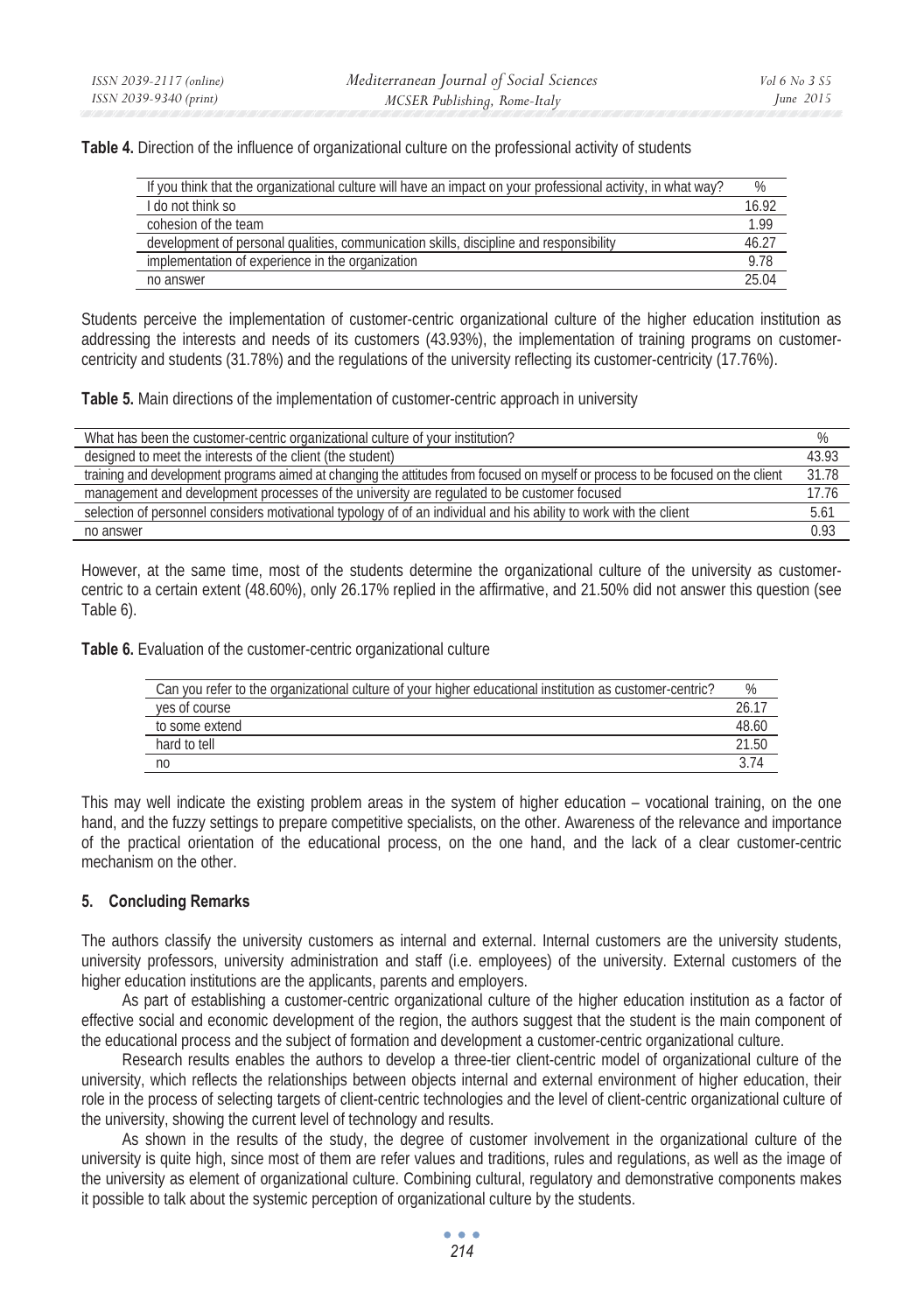| ISSN 2039-2117 (online) | Mediterranean Journal of Social Sciences | Vol 6 No 3 S5 |
|-------------------------|------------------------------------------|---------------|
| ISSN 2039-9340 (print)  | MCSER Publishing, Rome-Italy             | June 2015     |
|                         |                                          |               |

In determining the focus of the organizational culture of the university, most students define it as an external, aimed at the development of the main objectives and the priorities of the university. One third of respondents indicated the importance of external, demonstrative direction of the organizational culture of the university. This measurement parameter has a specific feature that depends on the orientation of the university – the first orientation is typical for technical universities, and the second – for the classic.

The effectiveness of the impact of organizational culture of the university on its internal and external customers has its peculiarities. Students recognize the uniqueness of the influence of the organizational culture of the university in their professional future, indicating the influence on the development of their personal qualities, communication skills, selfdiscipline and responsibility. Meanwhile, most of the students determine the organizational culture of the institution as being customer-centric to a certain extent.

## **References**

Aksenovskaya, L.N. (2005). Order concept of organizational culture: methodological issues. Saratov.

Anderson, K., & Kerr, C. (2001). Customer Relationship Management. London: McGraw-Hill Educatin.

Antopolskaya, T. (2005). Organizational culture of the university in the theory of social representations of students and learning technologies. Alma mater: Bulletin of higher education, 7, 3-9.

Borisov, V.K. (2000). Business ethics. Moscow.

Cameron, K.S., & Quinn, R.E. (1999). Diagnosing and Changing Organizational Culture. Addisson–Wesley Publishing Co.

Chubatiuk, A.A. (2011). Theory and methodology of forming a client-oriented businesses. St. Petersburg.

Guley, I.A. (2012). Customer-oriented approach to the formation of organizational culture in the university. Bulletin of the Cherepovets State University, 4(43), 113-115.

Groshev, I.V. (2007). Organizational culture in the management system of modern Russian business. Doc. thesis: Tambov.

Groshev, I.V., & Yuryev, V.M. (2010). Management of organizational culture. Moscow.

Guskova, E.A., & Shavyrina, I.V. (2014). The problem of professional self-determination of today's youth in a competitive universities in the educational market. Herald of Belgorod State Technological University of V.G. Shukhov, 3, 215-219.

Harris, P.R., & Moran, R.T. (1991). Managing cultural differences. New York.

Hofstede, G. (1980). Culture's consequences. Beverly Hills.

Peppers, D., & Rogers, M. (2011). Managing Customer Relationship: A strategic Framework. Hoboken: John Wiley & Sons, Inc.

Robbins, S.P. (1987). Organizational Theory: Structure, Design and Application. New York: Englewood Cliffs.

Rogers, K. (1996). Theory and Practice of Focusing-Oriented Psychotherapy. New York.

Schein, E. (1985). Organizational Culture and Leadership. San-Francisco.

Shapovalov, I.S. (2009). Modeling organizational culture. Belgorod: Publishing house of BSU.

Solomanidinova, T.S. (2007).The organizational culture of the company. Moscow.

Sorensen, J. B. (2009). Note on Organization Culture. Stanford, CA: Stanford Graduate School of Business.

Zigalenko, A.B. (2008). Methodical bases of formation and development of organizational culture in the university entrepreneurship. PhD thesis: Volgograd.